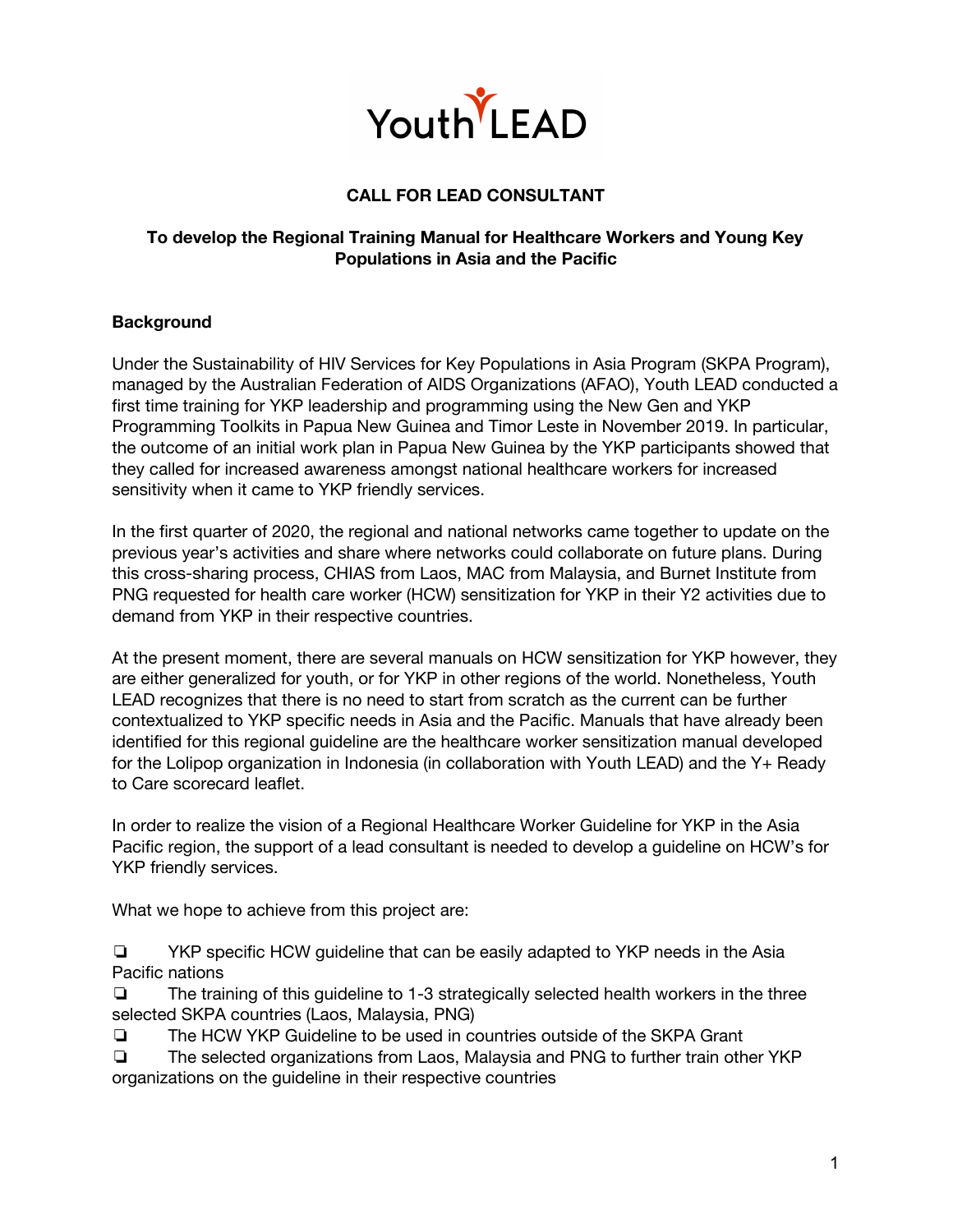## **Consultancy Objectives**

The lead technical consultant shall be responsible to review the existing material on HCW and YKP friendly services, inclusive of any translations, to identify areas of adaptation and niches to develop the Asia Pacific regional guidance. The consultancy is limited to translations, reviewing, and compiling of existing relevant materials to develop the manual.

# **Scope of Work**

Under the overall supervision and working in close collaboration with the Youth LEAD secretariat, the consultant will be responsible for:

- I. An induction call with the Youth LEAD Secretariat to have clarity on the context and objectives of the guideline development, timeline and methodology
- II. Submit the time-line and methodology to the Youth LEAD secretariat.
- III. Review of the existing materials on healthcare worker guidelines for YKP friendly services or general KP services and people living with HIV.
- IV. Prepare the key components for the guidelines and discuss with the YL team before delving into the details of the guidelines. The document will be shared with the SKPA team as well.
- V. Compile and draft the regional healthcare worker guideline for YKP in the Asia Pacific after receiving inputs on the key components. The guideline will aim to facilitate the training of a maximum of three days and should have at least the following components
	- a. Background and preparation for the training.
	- b. Tips for working with health care workers
	- c. Each session of the training should have a time period, required materials, resource person, a clear stepwise methodology of conducting the sessions, alternative sessions (if any), key messages, and any specific tips required.
	- d. The manual should be interactive with games and reflective exercises
	- e. It should also include additional reading materials for each session if any.
	- f. The manual should have a pre-post assessment document
- VI. The draft will be submitted to the Youth LEAD Secretariat, SKPA and circulated amongst selected experts and stakeholders for the peer-review.
- VII. Allow for 2-3 rounds of feedback/edits before submitting the final guideline to the Youth LEAD Secretariat.
- VIII. Briefing with the Youth LEAD secretariat on best practices for the guideline after final submission

### **Communication**

The consultant will communicate and report to the Programme Officer of Youth LEAD.

### **Qualifications**

❏ Post-graduate degree in development or medical relevant field, for example, Public Health, Health Social Sciences, Community Development, Human Rights and Policy Development, or equivalent experience;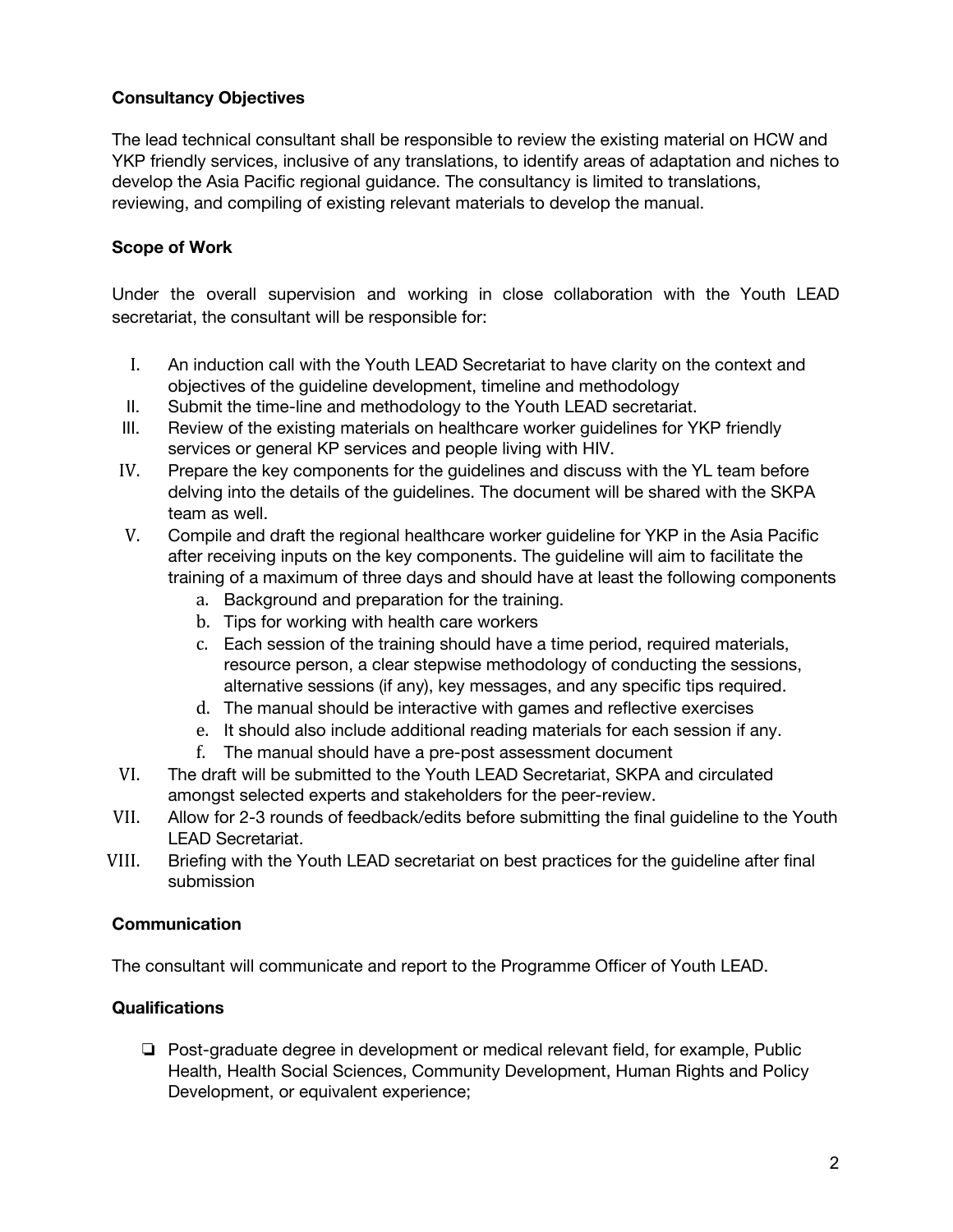- ❏ Experience working on service delivery manuals, bonus with a focus on young key populations/ young people
- ❏ Design in service delivery manuals
- ❏ Experience working with health care services in Asia and the Pacific
- ❏ Excellent command of written and spoken English
- ❏ Advocate for youth-friendly health care services
- ❏ Able to meet deadlines

### **4. Level of effort**

| <b>Particular</b>                                                        | Location         | <b>Proposed</b><br><b>Number of Days</b> |
|--------------------------------------------------------------------------|------------------|------------------------------------------|
| Literature review and preparation of<br>the key components of the manual | Local<br>Country | 5 days                                   |
| Compile existing materials into a<br>regional draft                      | Local<br>Country | 10 days                                  |
| 1 <sup>st</sup> round of Draft manual edits                              | Local<br>Country | 2 days                                   |
| 2 <sup>nd</sup> round of Draft manual edits                              | Local<br>Country | 2 days                                   |
| Final manual                                                             | Local<br>Country | 1 day                                    |
|                                                                          |                  | 20 days                                  |

#### **Proposed Budget**

The total budget for the consultancy is **6,000 USD**. 50% will be paid after the signing of the contract while 50% will be paid after the submission of the satisfactory deliverables.

#### **Deliverables**

- HCW YKP Friendly Serviced draft Guideline
- HCW YKP Friendly Serviced final Guideline

#### **Estimated Duration of Contract:**

August - September. This is subject to extension as required and approved by Youth LEAD. **What We Need From You**

*Individuals* interested to submit an application must submit the documents below:

1. A cover letter explaining your area of expertise and experiences, and